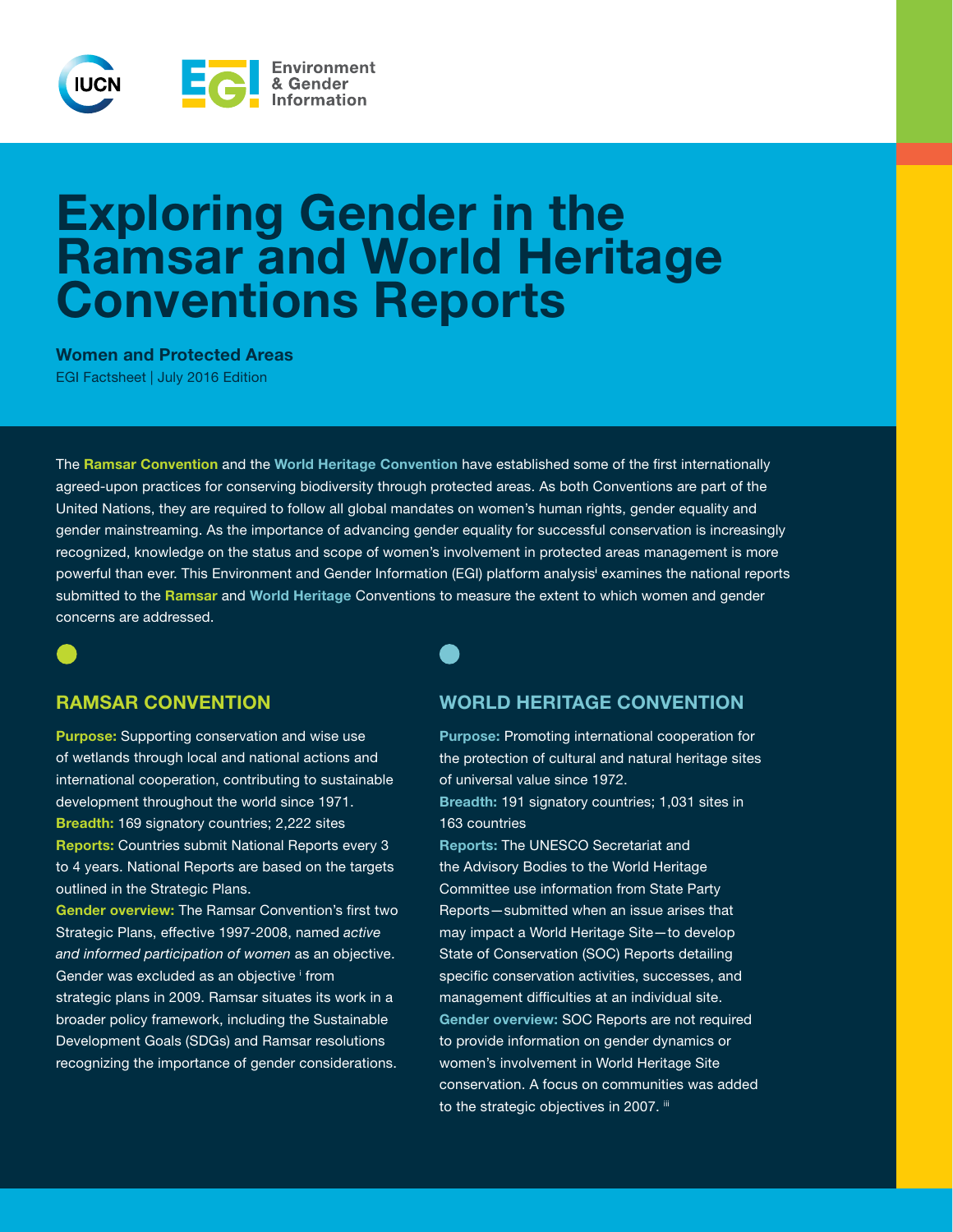#### INCLUSION OF GENDER KEYWORDS IN CONVENTION REPORTS

Considering women's and gender issues in protected areas is essential, as women and men have varied reliance upon, control over and access to natural resources and differentiated responsibilities for protecting resources. Recognizing the roles and needs of both women and men in management plans and subsequent reporting is key to effective inclusion and, therefore, effective conservation, sustainable use and management of protected areas. However, keywords were mentioned in only 16% of Ramsar Convention National Reports and only 1% of World Heritage Convention SOC Reports analyzed.

## WORLD HERITAGE CONVENTION (1290 SOC Reports) RAMSAR CONVENTION (553 National Reports) 84% 16% 99%  $10<sub>0</sub>$

#### FIGURE 1. INCLUSION OF GENDER KEYWORD MENTIONS IN CONVENTION REPORTS

- $\bullet$ Reports that Included Keyword Mentions
- Reports that Did Not Include Keyword Mentions  $\overline{\mathbf{C}}$

#### FIGURE 2. GENDER KEYWORDS MENTIONED IN CONVENTION REPORTS



#### **Number of National Reports**

Number of keyword mentions:

- Women, woman, female, girl
- Gender, sex
- $\bullet$ Equity, equality

This study examined 1,290 World Heritage Convention State of Conservation Reports submitted from 83 countries since 1982.<sup>iv</sup> These SOC Reports contained only nine gender keyword mentions, all of just one keyword--

The first mention of women was not until 2006. *women.v*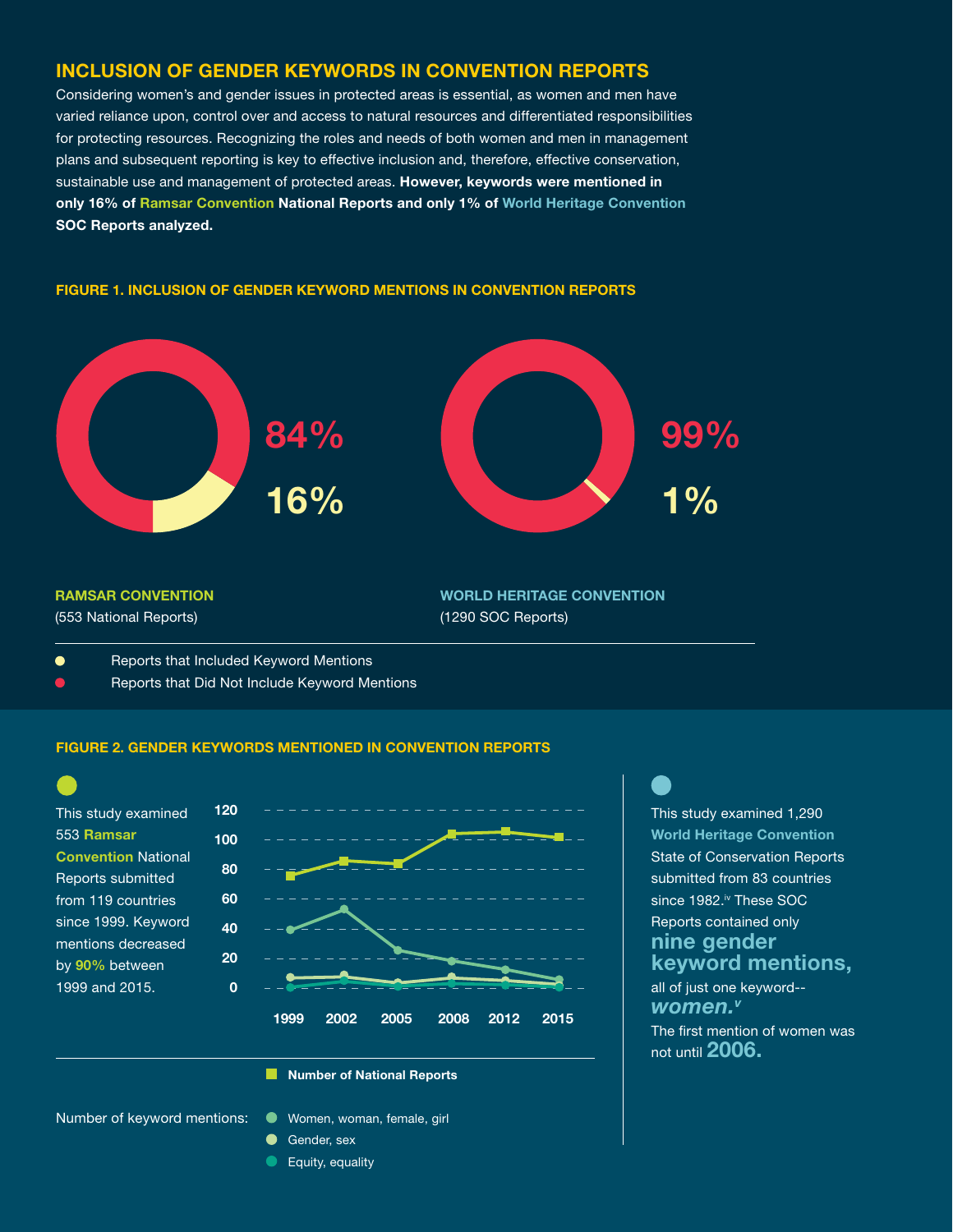#### CHARACTERIZATION OF WOMEN IN CONVENTION REPORTS

Nearly half of the reports from both Conventions that contained gender keywords discussed women as stakeholders on management committees or as one of many subgroups that were beneficiaries of education, livelihood and public participation programmes. Only 12 reports (0.7% of the total reports examined) discussed women's capacity as agents of change to drive environmental and policy change.



#### FIGURE 3. CHARACTERIZATION OF WOMEN IN CONVENTION REPORTS

#### RAMSAR CONVENTION WORLD HERITAGE CONVENTION

Number of reports that viewed women as:

- O Grouped with Other Marginalized Communities
- $\Delta$  Vulnerable
- $\square$  Beneficiaries
- $\Omega$  Stakeholders
- Agents of Change

#### EXAMPLE OF WOMEN CHARACTERIZED AS AGENTS OF CHANGE

Recognizing women's needs as stakeholders and potential as agents of change can simultaneously empower women and increase effectiveness of conservation efforts. The following is an example of women being included as agents of change within a Convention report.

*Ramsar Convention National Report, Australia 2012: Research undertaken by Wimmera Catchment Management Authority (CMA) has revealed that women are often the driving force behind environmental conservation activities on farms. In response, Wimmera CMA has sought to harness this interest, build knowledge and capacity and empower farm wives to undertake wetland conservation through an annual "Chicks in the Sticks" event.*